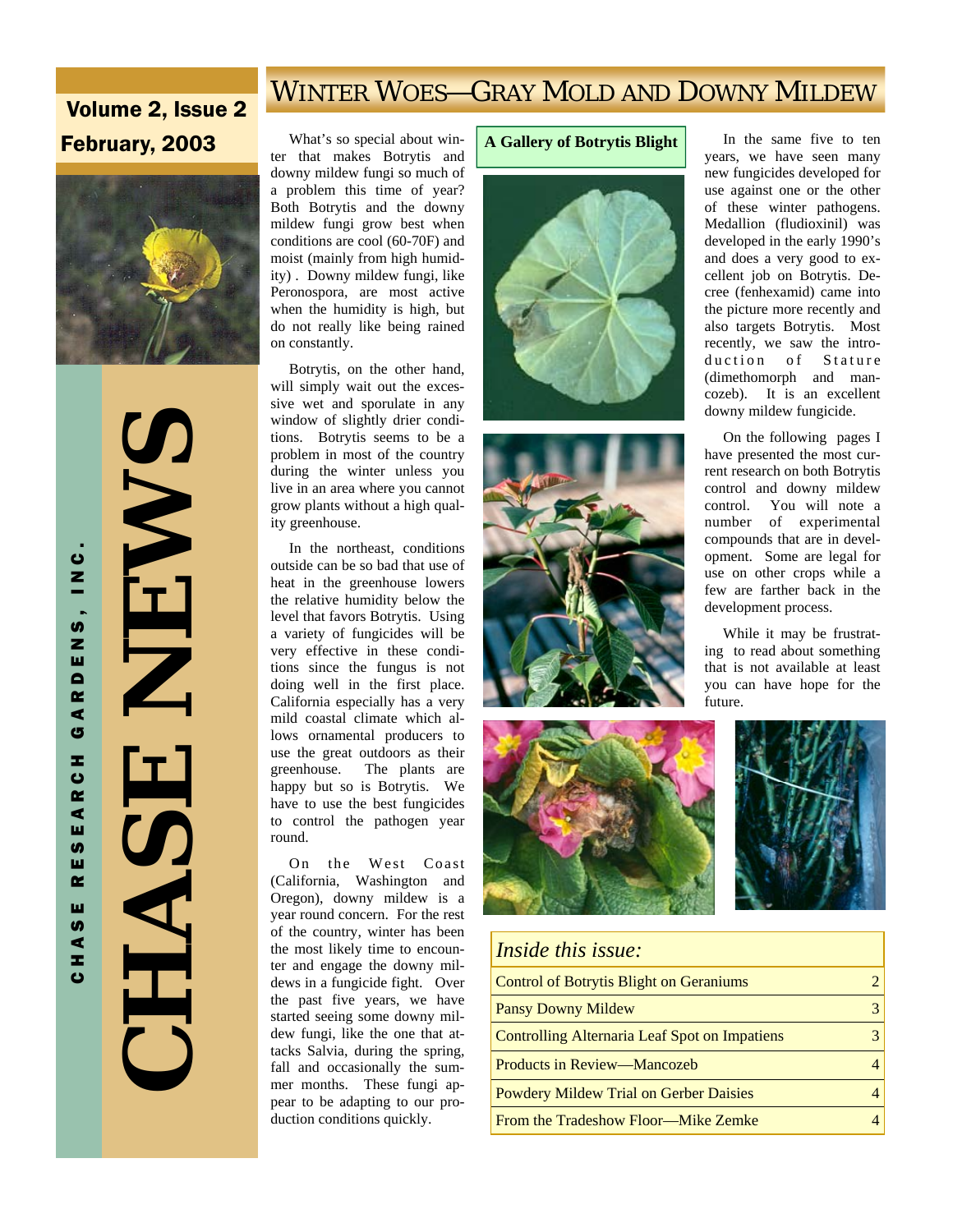# **CONTROL OF BOTRYTIS BLIGHT ON GERANIUMS**

 A few weeks ago we completed our first Botrytis trials of the season. Our target was geraniums. We had quite a number available for some ongoing Pythium work and decided to use many of them in the two Botrytis trials reported here.

 The first trial (bottom-left) was conducted with plants showing moderate signs of Botrytis infection. We made sure all of the plants looked about the same and put out a single application of some of the best fungicides for Botrytis prevention. The best control was found on plants treated with 2 oz/100 gal of Medallion. A single spray of Decree at 16 oz was not effective while Chipco 26GT at 1.5 quarts resulted in a 50% reduction of disease. Finally, Daconil Ultrex (1.4 lb/100 gal) only reduced disease about 30%. This test indicates that a single application of Medallion was most effective.

 The other trial was conducted with geraniums that were apparently healthy. They were from the same batch of plants used in the first trial so they were infected but not showing symptoms. This trial was conducted with three sprays on a 7 day interval including some experimental products.

 The first product (A) is similar to hydrogen peroxide and only the highest rate affected Botrytis development. The second product is Endorse (Endor). This fungicide

is currently labeled for use on turf by Cleary Chemical. It performed well when used at the 1.1 or 2.2 lb/100 gal rates. The third product is Spectro 90 WDG (also from Cleary). Spectro has chlorothalonil and is known to be effective on Botrytis. In this trial, control was not very high. The next product is Chipco 26GT (1.5 quart/100 gal). This is another fungicide known for Botrytis control since it contains iprodione. It is interesting that it did not perform well in this trial either. The final experimental compound is in yet another group of chemicals. The good news is that this one appears to do pretty well against Botrytis.

 Despite the relatively poor showing of some of the industry standards I still have to rank the best Botrytis compounds as shown in the table below.

 We will be testing both the "A" and "B" products as well as Endorse in other trials this year and hope to find more uses for these new products.

Geraniums express symptoms of Botrytis from flower blight, leaf spot, cutting rot and, in this case, the beginning of complete collapse from stem rot.



**Check the next page for another trial with Endorse** 

**Booooooooo** 

 $\hfill\Box$ 

I  $\overline{\mathbb{R}}$ 

s d

**Trade names** Active ingredient Chipco 26GT, Sextant include the contract of the contract of the contract of the contract of the contract of the contract of the contract of the contract of the contract of the contract of the contract of the contract of t Daconil, PathGuard, Spectro and others chlorothalonil Decree fenhexamid Medallion **fludioxinil here** is the state of the state of the fludioxinil

 $\Box$ 

 $\overline{\Pi}$ 

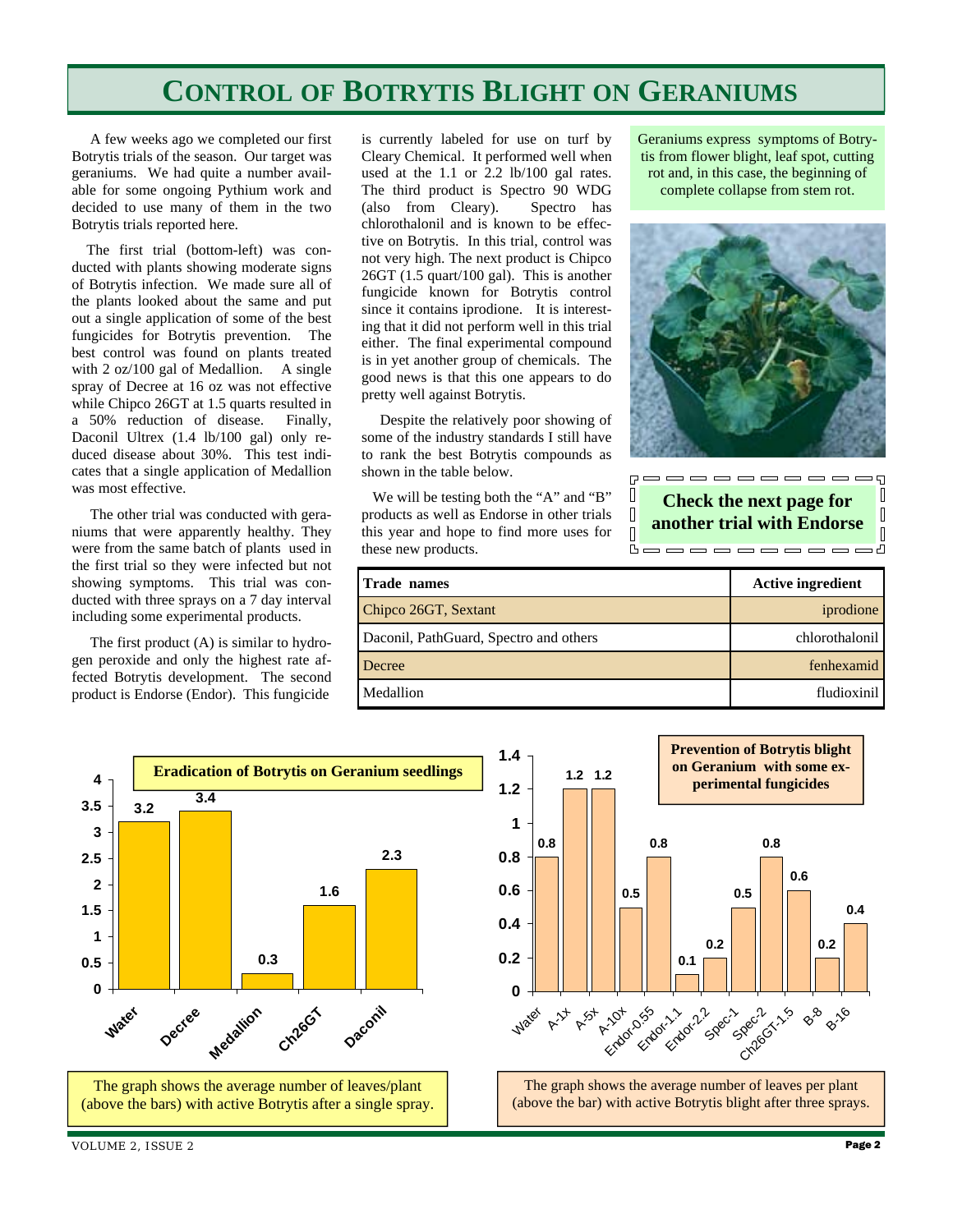# **POTPOURRI POTPOURRI POTPOURRI POTPOURRI POTPOURRI**

## **Pansy Downy Mildew**

 It started feeling like "downy weather" in November of last year when the first big storm hit us. We had some pansies (Crown Yellow) that showed downy mildew and decided to try an eradication trial with all of the strobilurin fungicides we could find (Compass, Cygnus, Heritage, and BAS500) as well as some industry standards like Aliette. The graph to the right shows the results of three weekly sprays with these products.

 Best control was found with Aliette at 32 oz/100 gal, although 16 oz/100 gal was almost as good.

 Our trials last year showed best eradication of this disease with Stature DM at 0.8 lb/100 gal (not labeled yet—only has dimethomorph). We had three rates (0.1, 0.2 and 0.4 lb/100 gal) and each gave an excellent response.

 The strobilurins were tested at different rates to reflect previous research. BAS500 and Compass, each at 4 oz/100 gal. Cygnus (3.2 oz/100 gal) was good but not as good as Compass or the higher rate of BAS500. Heritage at 2 oz/100 gal gave control similar to Cygnus.

 The final note on this test regards use of Subdue Maxx as a foliar spray. Although it can be very effective I must remind you - IT IS ILLEGAL!!!!!

Do you have a copy of **CHASE'S FUNGICIDE ROTATION GUIDE**? This handy tool allows you to choose the very best products in a safe and successful rotation for disease control. Why frustrate yourself by trying to learn chemical classes when we have done the work for you.

**Order yours today!** www.chaseresearchgardens.com or call (530)620-1624.





## **Controlling Alternaria leaf spot on Impatiens**

 We have been testing an experimental fungicide from Cleary Chemical during the past year. In November 2002, we completed a trial on prevention of Alternaria leaf spot on Impatiens. Comparisons were made at three rates and two spray intervals with Spectro 90WDG (1 and 2 lb/100 gal) and Heritage (1 oz/100 gal). The graph to the right shows the response of the disease after two or three applications (most products were used on a 14-day interval).

 While it is clear from this trial that all fungicides gave very good control of this disease, best control was found on those sprayed with Spectro at 1 or 2 lbs/100 gal. Endorse performed as well at 0.55 lb/100 gal on a weekly interval as it did on a 14 day interval at the same rate. Increasing the rates to 1.1 or 2.2





did not result in better disease control for this product.

 Heritage gave about the same degree of control as the other products but Spectro was best in the trial. We have seen chlorothalonil (one of the ingredients in Spectro) give very good to excellent results in nearly all Alternaria leaf spot trials over the past 20 years. In contrast, strobilurins, like Heritage, give very good to excellent control in about 50% of the trials we have conducted. Under slight to moderate disease pressure, they may be good choices in a rotation program for Alternaria leaf spot. Under heavy disease pressure, a product with chlorothalonil is a better choice.

VOLUME 2, ISSUE 2 **Page 3**